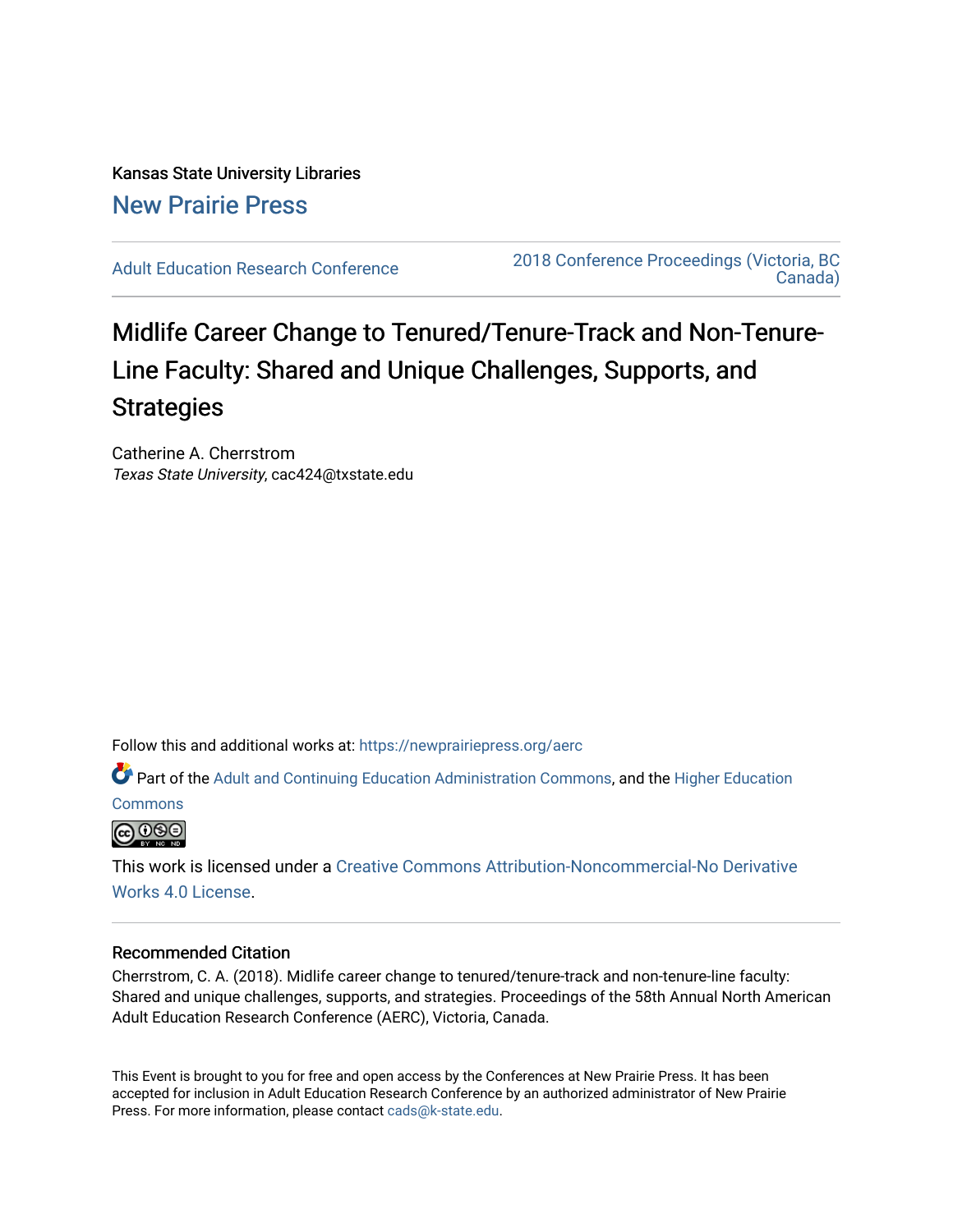#### **Adult Education Research Conference 2018, University of Victoria, Canada, June 7-10**

# **Midlife Career Change to Tenured/Tenure-Track and Non-Tenure-Line Faculty: Shared and Unique Challenges, Supports, and Strategies**

Catherine A. Cherrstrom Texas State University

**Abstract**: Two studies investigated the career transition and strategies of women midlife career changers to tenured/tenure-track and non-tenure-line faculty. Major findings included a career transition process and related challenges, supports, and strategies and feature participant voices.

**Keywords**: career transition, career change, midlife, faculty, higher education

Higher education faculty characteristics are changing with implications for teaching and student learning, innovative research and economic growth, and service contributing to society (Aud et al, 2013; Ryan, Healy, & Sullivan, 2012). Changing faculty characteristics include increasing numbers of women faculty, career changers to higher education, and non-tenure-line faculty (NCES, 2004, 2017). Traditional adult and career development theories tend to be linear (Baruch, 2004), based on studies of White men (Alfred, 2001; Ross-Gordon, 1999), and may not apply to midlife women in career transition. Although the literature includes studies of midlife career changers to primary and secondary teaching (e.g., Mayotte, 2003; Williams, 2010), we know little about midlife career changers to higher education faculty.

The purpose of two studies was to investigate the career transition and strategies of women midlife career changers to the professoriate. A 2015 study focused on tenured/tenuretrack faculty, and a 2017 study focused on full-time, non-tenure-line faculty (Cherrstrom). Three research questions guided the studies: What is the career transition process? What challenges and supports do midlife women experience during career transition? What strategies do midlife women use to manage career transition? This paper highlights the conceptual framework, research design, findings, discussion of findings, and offers implications.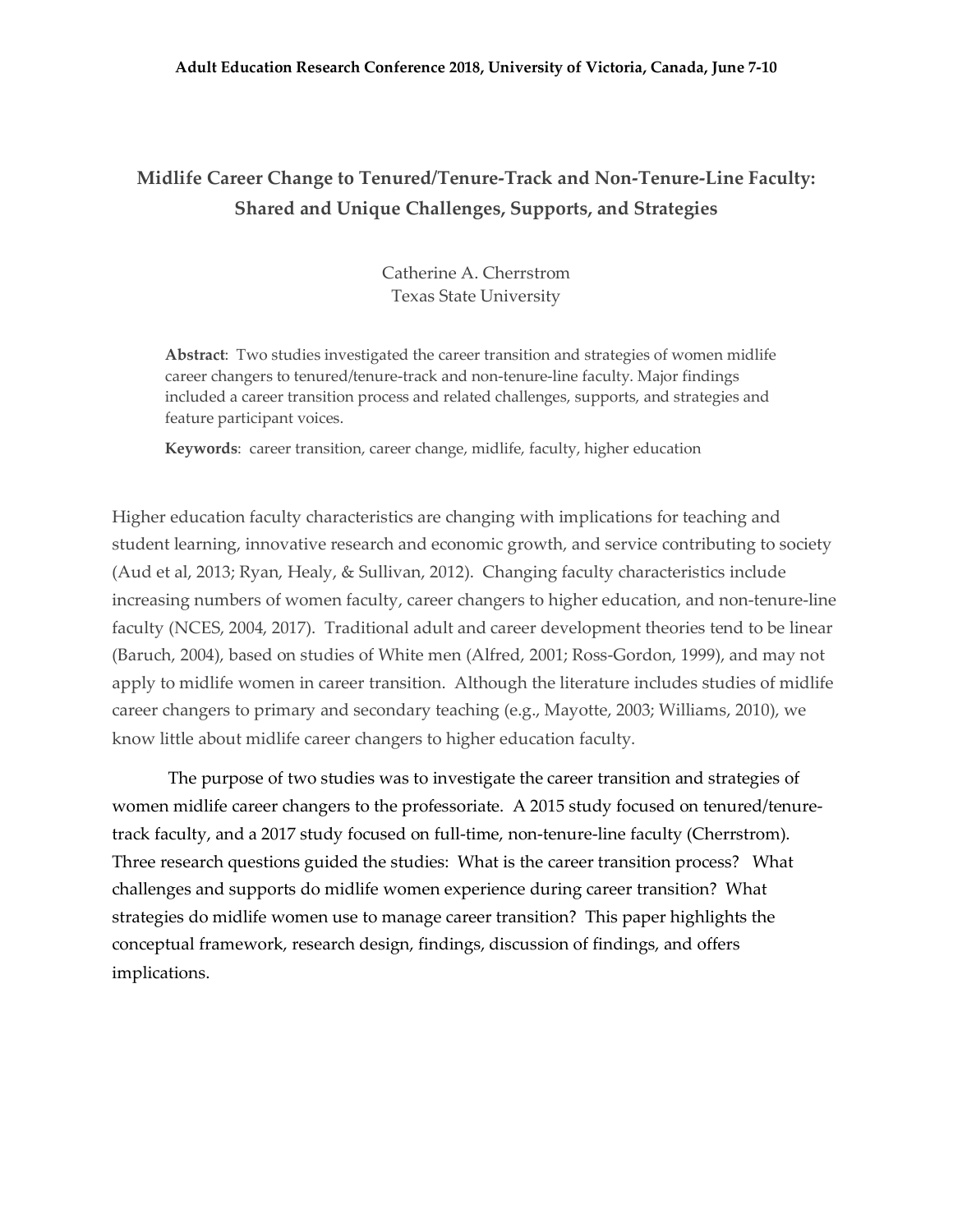#### **Conceptual Framework**

The studies situated in adult development and career development literature and used a Schlossberg's (Anderson, Goodman, & Schlossberg, 2012) adult transition model and Hansen's (1997, 2011) integrated life planning (ILP) model as the conceptual framework. While adult transitions are often stressful and challenging, they present significant opportunities for growth (Anderson et al., 2012). Schlossberg's adult transition model provided a framework to analyze adult transition, including identifying and approaching transitions and identifying and harnessing potential transition resources. While this model broadly focuses on adult transition, Hansen's model focuses on career development.

According to Hansen (1997, 2011), career development includes new concepts embracing context and multiple roles throughout the lifespan. Therefore, she developed the six-part ILP model for career development and decision making: finding work that needs doing in changing global contexts; attending to physical, mental, and emotional health; connecting family and work; valuing pluralism and inclusivity; exploring spirituality and life purpose; and managing personal transitions and organizational change. In addition to the conceptual framework, the research design guided the studies.

#### **Research Design**

Both qualitative studies used a phenomenological research design to describe the essence of a lived phenomenon (Creswell, 2013), women's midlife career transition to the professoriate. The research design used Moustakas' (1994) methods to conduct a disciplined and systematic phenomenological study; focusing on the research purpose and literature, discussed above; and participants, data collection, and data analysis, discussed here. In phenomenological research, criterion sampling ensures participants have experience with the studied phenomenon (Creswell, 2013). Inclusion criteria comprised tenured/tenure-track (first study) and full-time, non-tenure-line (second study) women in adult education or related fields, at four-year or greater institutions, who self-identified as career changers to the professoriate while age 35 to 60 years (Cherrstrom, 2015, 2017). The resulting 16 participants affiliated with 12 institutions throughout the country and included all professorial ranks and represented varied demographics.

Prior to data collection, I used Moustakas' (1994) Epoché process to investigate and bracket the essence of my experience as a midlife woman aspiring to the professoriate (first study) and new faculty (second study) to release judgments and focus on participant experiences (Cherrstrom, 2015, 2017). Data collection comprised one or two extensive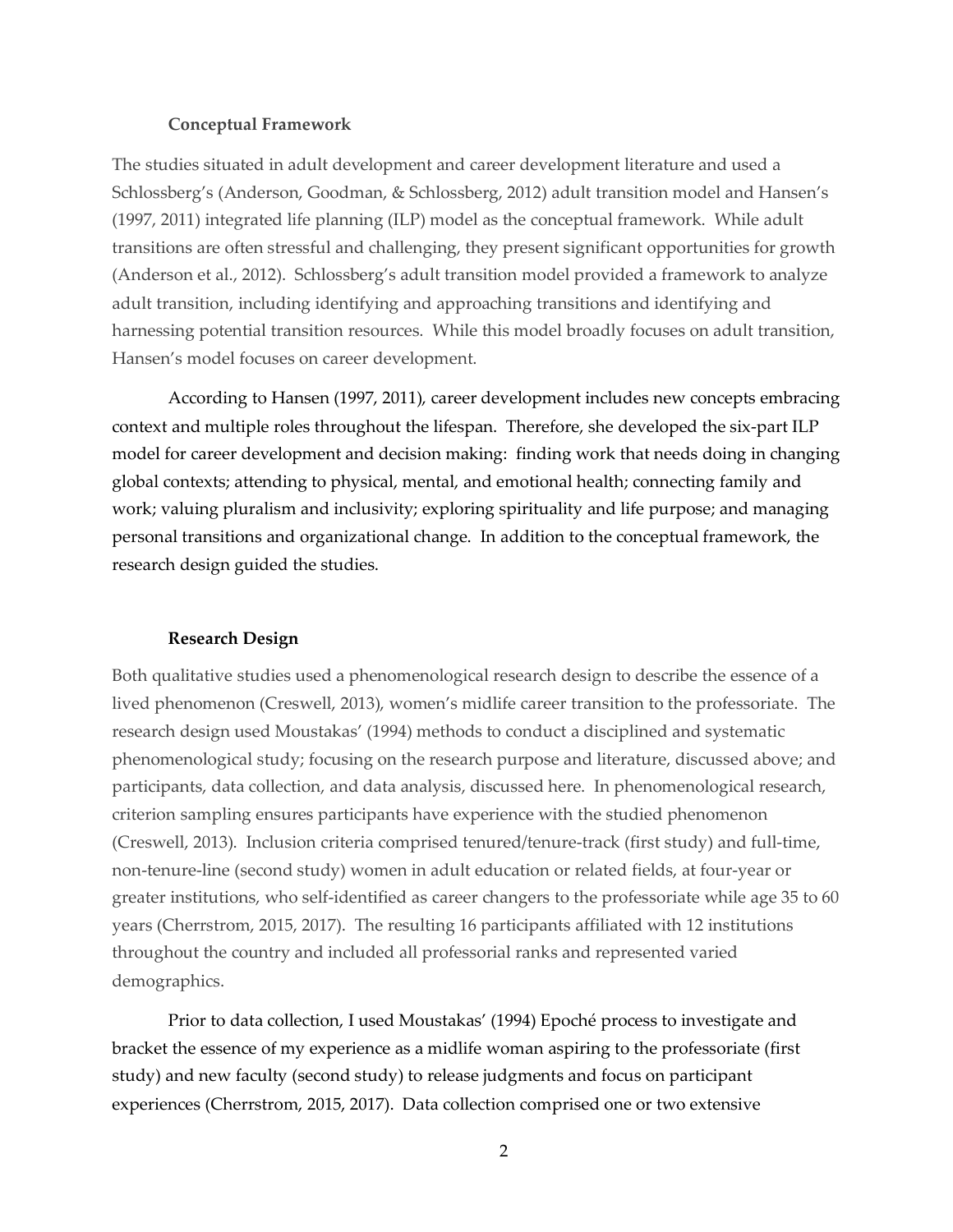interviews of each participant using a semi-structured protocol, audio-recordings, verbatim transcription, and member-checking. Data analysis comprised Moustakas' (1994) methods of phenomenological reduction, imaginative variation, and synthesis. Phenomenological reduction included horizonalization or unitizing, coding meaning units, and clustering invariant units into themes, leading to textural descriptions. Imaginative variation included systematic varying of the structural and underlying textural meanings, recognizing the underlying themes accounting for the phenomenon's emergence, and identifying participant exemplifications, leading to structural descriptions. Lastly, I synthesized the textural and structural descriptions to identify findings.

# **Findings**

For non-tenure-line and tenured/tenure-track participants. major findings included a midlife career transition process (Figure 1), shared and unique challenges and supports, and unique strategies (Figure 2). This section presents these findings and highlights participant voices about the influence of midlife age during career transition (Table 1) and challenges of being non-tenure-line faculty (Table 2) and the tenure process (Table 3).



*Figure 1.* Midlife women's career transition process to the professoriate.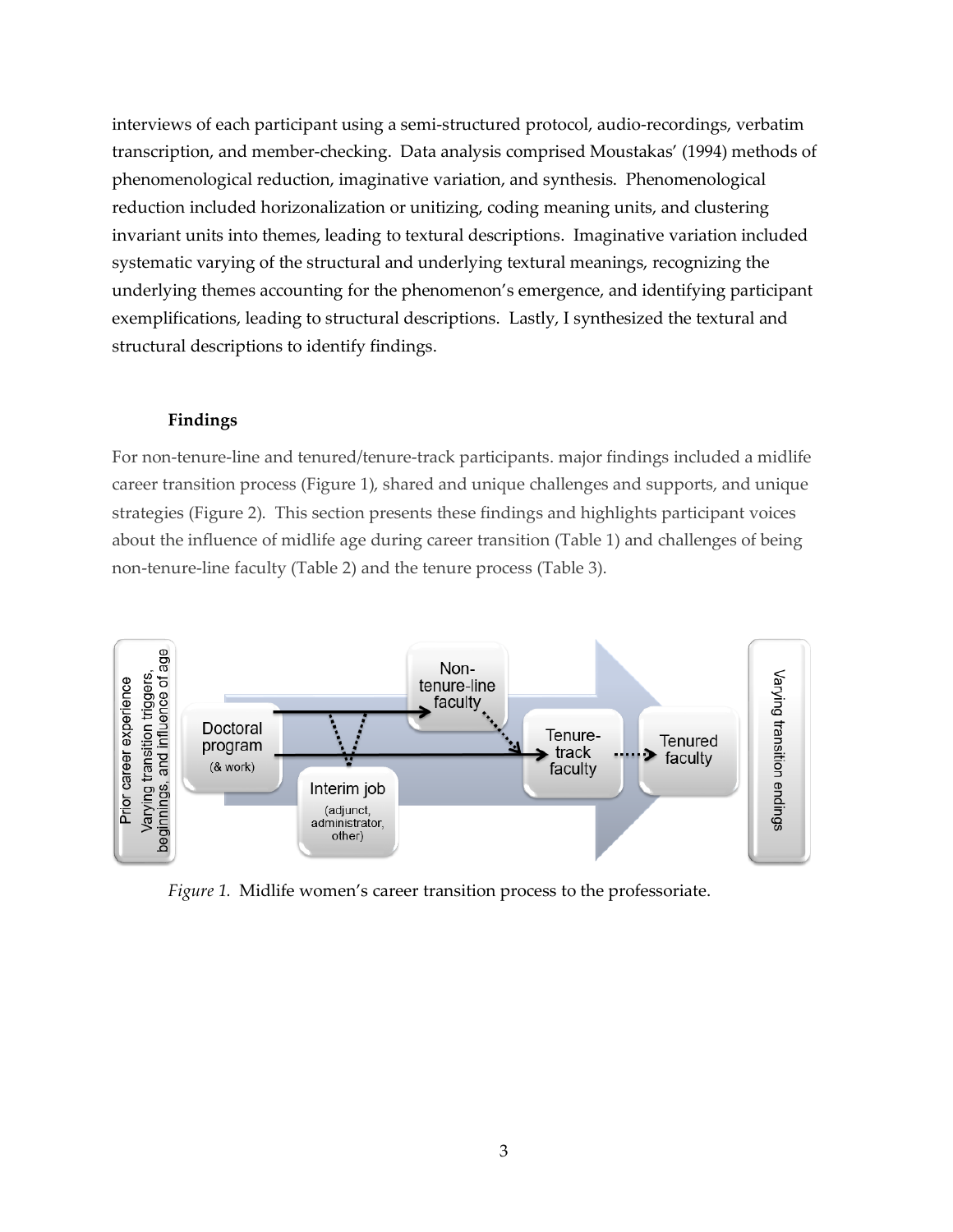Table 1. *Faculty Voices: Varying Influence of Midlife Age on Career Transition Process* (Cherrstrom 2015, 2017)

| Late to the<br>game               | I felt late to the game trying to figure out this new career thing [in midlife].                                                                                                                                              |
|-----------------------------------|-------------------------------------------------------------------------------------------------------------------------------------------------------------------------------------------------------------------------------|
| Wish had done<br>earlier          | I'm getting old, and I don't feel like I can do as much as I used to I wish very<br>much I had done it earlier or known I could do it earlier.                                                                                |
| An issue                          | I don't think age should be a factor, but it is.                                                                                                                                                                              |
| Not a problem                     | I don't see age being a problem There is no retirement age What they care<br>about is what do you bring? What do you offer? What will you contribute to this<br>program? How well do you write? How much have you published?" |
| Reason why<br>non-tenure-<br>line | Age is one of the reasons why I'm non-tenure-track instead of tenure-track.                                                                                                                                                   |
| Too late now                      | What difference does [making tenure] make at my age?                                                                                                                                                                          |

| <b>Unique to</b>                                                                  | <b>Shared Faculty Findings</b>                                                    | <b>Unique to</b>                                                                                       |
|-----------------------------------------------------------------------------------|-----------------------------------------------------------------------------------|--------------------------------------------------------------------------------------------------------|
| <b>Non-Tenure-Line Faculty</b>                                                    |                                                                                   | <b>Tenured/Tenure-Track Faculty</b>                                                                    |
|                                                                                   | <b>Challenges</b>                                                                 |                                                                                                        |
| Time management<br>Can I do it?                                                   | Similar perspectives:<br>Impacted relationships                                   | <b>Prevalent politics</b><br>Endless explaining to non-<br>academics<br><b>Expert to novice</b>        |
|                                                                                   | Different perspectives:<br>Relocation<br>Securing tenure-track position<br>Tenure |                                                                                                        |
|                                                                                   | <b>Supports</b>                                                                   |                                                                                                        |
| Love of teaching<br><b>Flexibility</b>                                            | Advisors and mentors<br>Colleagues and peers<br>Parents and partner               | God and church                                                                                         |
|                                                                                   | <b>Strategies</b>                                                                 |                                                                                                        |
| Ask for and leverage help<br><b>Teach with excellence</b><br>Research and publish |                                                                                   | <b>Create community</b><br>Apply prior career experience<br>and skills<br><b>Practice productivity</b> |

*Figure 2*. Career Transition Challenges, Supports, and Strategies (Cherrstrom, 2015, 2017)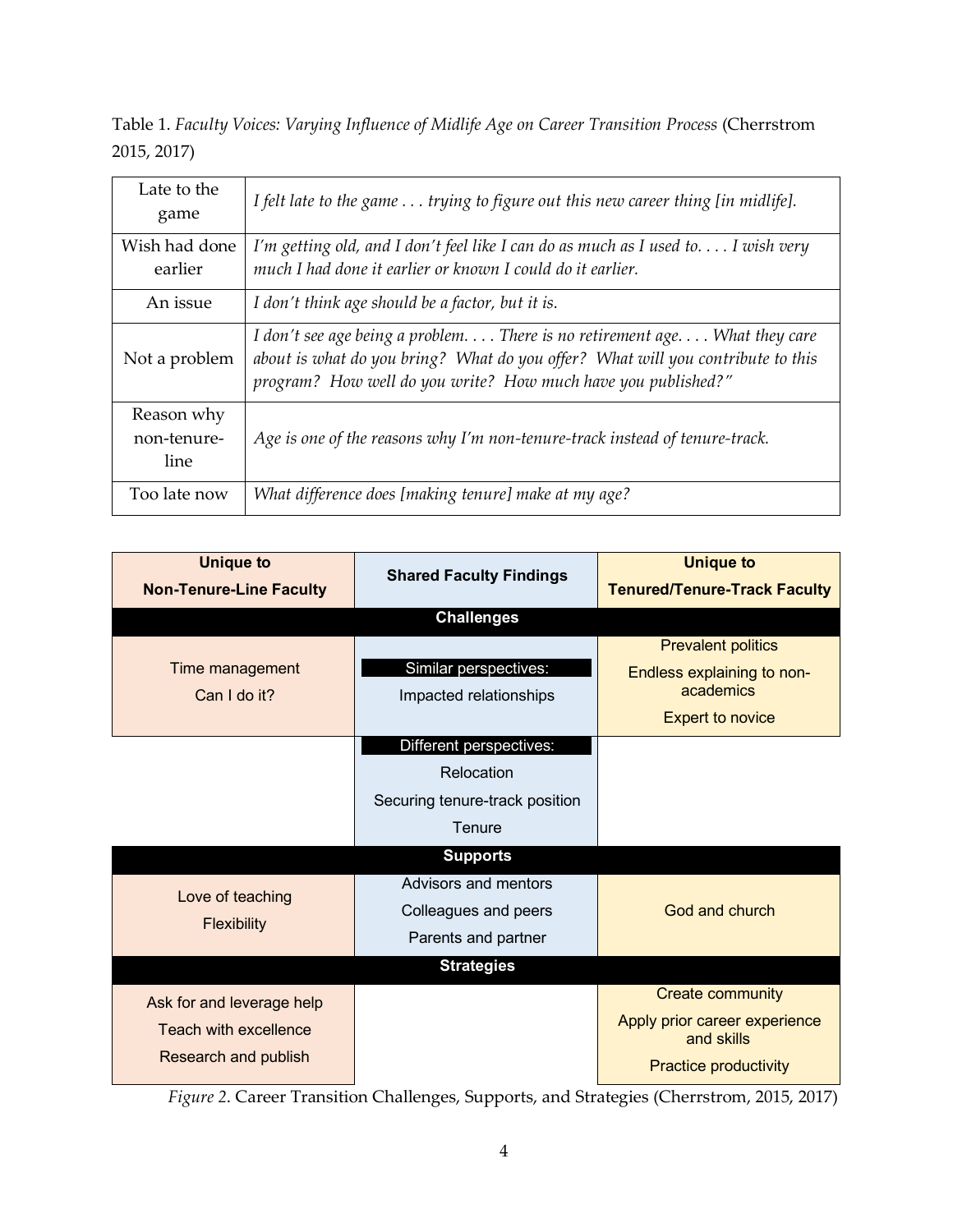Table 2. *Non-Tenure-Line Faculty Voices: Being Non-Tenure-Line a Challenge* (Cherrstrom, 2017)

| Inferiority      | Although I felt respected by my colleagues, the institution treats you differently as a<br>non-tenured colleague and you feel your difference, not just difference but an<br><i>inferiority.</i>                                                     |
|------------------|------------------------------------------------------------------------------------------------------------------------------------------------------------------------------------------------------------------------------------------------------|
| Exclusion        | There are little things, like being asked to leave a meeting because you're not voting.                                                                                                                                                              |
| Lack of<br>value | I want to be valued as highly as someone can be valued. I want to be part of, build, and<br>improve the university community. But as a non-tenure-line faculty member, I feel like<br>my input is less valuable. Or less valued, that's what I mean. |

Table 3. *Tenured/Tenure-Track Faculty Voices: Tenure Process a Challenge* (Cherrstrom, 2015)

| Process  | Moving target. Jumping through hoops. A marathon. High stakes.                          |
|----------|-----------------------------------------------------------------------------------------|
| Politics | Horrible process. Horrible and nasty. Institutional harassment. Professional hazing.    |
| Lack of  | "I think that was probably one of the things that kept throwing me off balance. Where I |
| support  | was expecting support, because someone else had been before me, I wasn't getting it."   |

## **Discussion of Findings**

This discussion focuses on the shared and unique experiences of midlife women who transitioned careers to non-tenure-line and tenured/tenure-track faculty. The study found a career transition process with shared and unique elements, shared and unique challenges and supports, and unique strategies.

The midlife career transition process includes direct and indirect pathways to the professoriate (Cherrstrom, 2015, 2017). Shared experiences included prior career experience and doctoral programs. Unique experiences included varying transition triggers; beginnings; influence of age; holding and types of interim jobs; non-tenure-line, tenure-track, or tenured status; and transition endings. As examples, career transitions began prior to doctoral application, during doctoral programs, and obtaining first faculty position. For many, career transition ended with first post-doctoral faculty position or making tenure, while others continue in transition seeking a tenure-track position or, having such a position, making tenure. Most, but not all, believed age negatively influenced career transition during graduate school, while job searching, and as new faculty. These findings illustrate the non-linear, diverse, challenging, and in many cases, ongoing nature of women's midlife career transition (Anderson et al., 2012; Greenhaus, Callanan, & Godshalk, 2010; Hansen, 1997, 2011).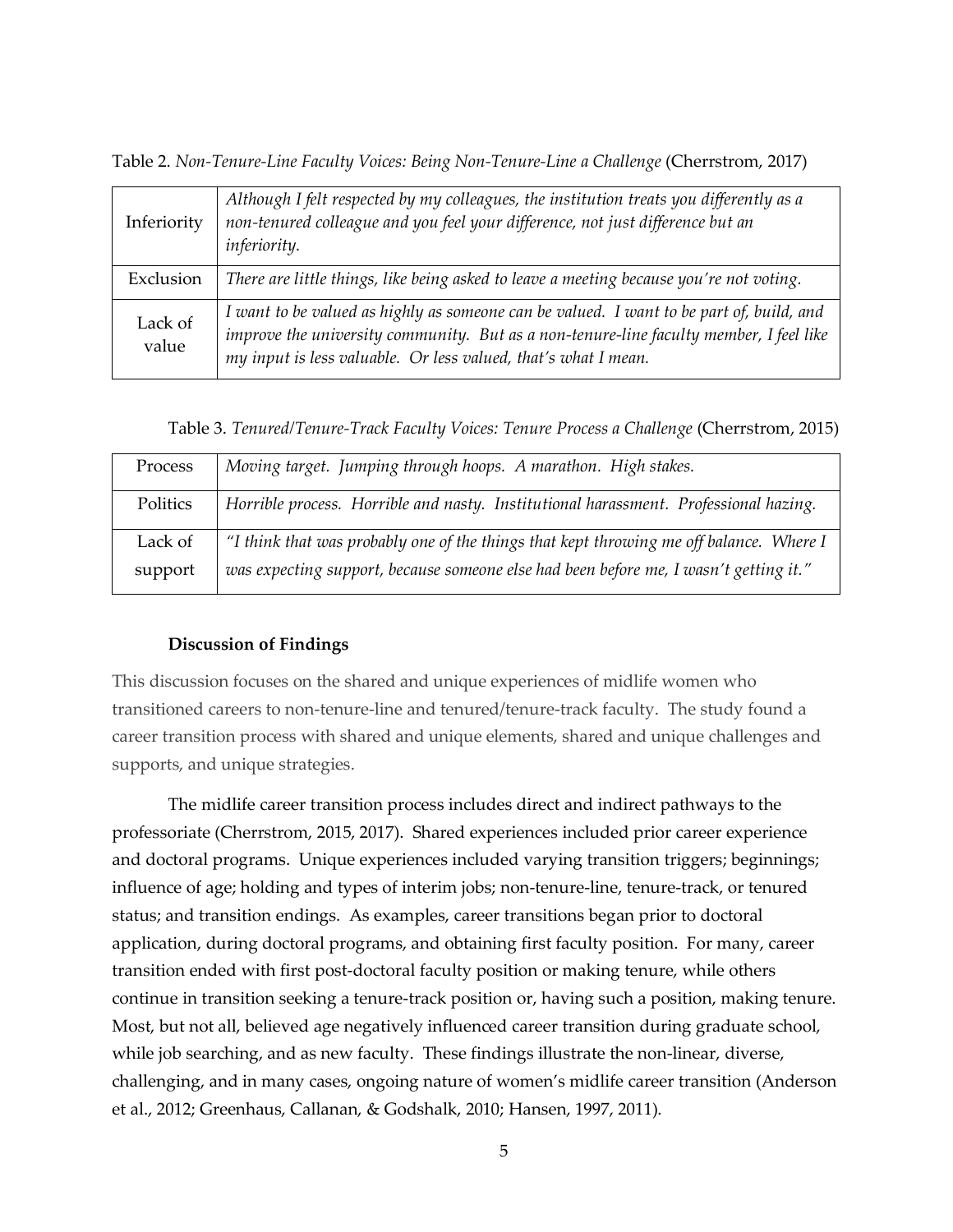Turning to career transition challenges, midlife women may more acutely experience common transition issues and unique issues not always encountered by younger career changers (Newman, 1995). In these studies, all participants identified impacted relationships as challenging (Cherrstrom, 2015, 2017. This may be significant for women, since relationships and roles are critical to self-identity and transition experiences (Anderson et al., 2012; Caffarella & Olson, 1993). Additional shared findings, but with different perspectives, included relocation, securing tenure-track position, and tenure. Generally, non-tenure-line faculty chose not to relocate, thus limiting opportunities, while tenured/tenure-track faculty relocated for first position. Participants respectively found "being" non-tenure-line and the tenure process challenging. Unique non-tenure-line challenges included time management, especially dealing with heavy teaching loads, and self-questioning ("Can I do it?") as doctoral students, new faculty, and in some cases, experienced faculty interested in tenure-track positions (Cherrstrom, 2017). Unique tenured/tenure-track challenges included endless explaining to non-academics, expert to novice transition, and prevalent politics (Cherrstrom, 2015). For example, as new career novices, tenure-track faculty felt others did not recognize or value prior career experience and expertise. Some perceived gender and/or age as particular challenges, finding higher education's political environment traditional, hierarchical, and at the extreme, uncivil.

As career transition supports, all faculty shared advisors and mentors, colleagues and peers, and parents and partners (Cherrstrom, 2015, 2017). Tenured/tenure-track faculty also identified God and church (Cherrstrom, 2015). Motulsky (2010) found relationships assist midlife women in overcoming career transition barriers, especially relationships with experts, colleagues, and friends. Furthermore, midlife women with such professional relationships experienced fewer and more effectively dealt with career transition challenges. Although advisor and mentor support varied, many provided emotional and practical support, including encouragement, affirmation, and opportunities to teach, research, and publish. In addition to relationships, non-tenure-line identified love of teaching and flexibility as supports (Cherrstrom, 2017). They brought prior teaching experience to the transition and reported "loving" or being "passionate" about teaching, which, combined with pride and positive feedback, fueled them during difficult times. They also recognized flexibility as a support for themselves and others, such as children and aging parents. Love of teaching and flexibility illustrate Hansen's (1997, 2011) critical tasks of finding work that needs doing, attending to well-being, connecting family and work, and exploring life purpose.

In contrast to challenges and supports, major findings excluded shared strategies to manage career transition. Unique non-tenure-line findings included ask for and leverage help, teach with excellence, and research and publish (Cherrstrom, 2017). Non-tenure-line faculty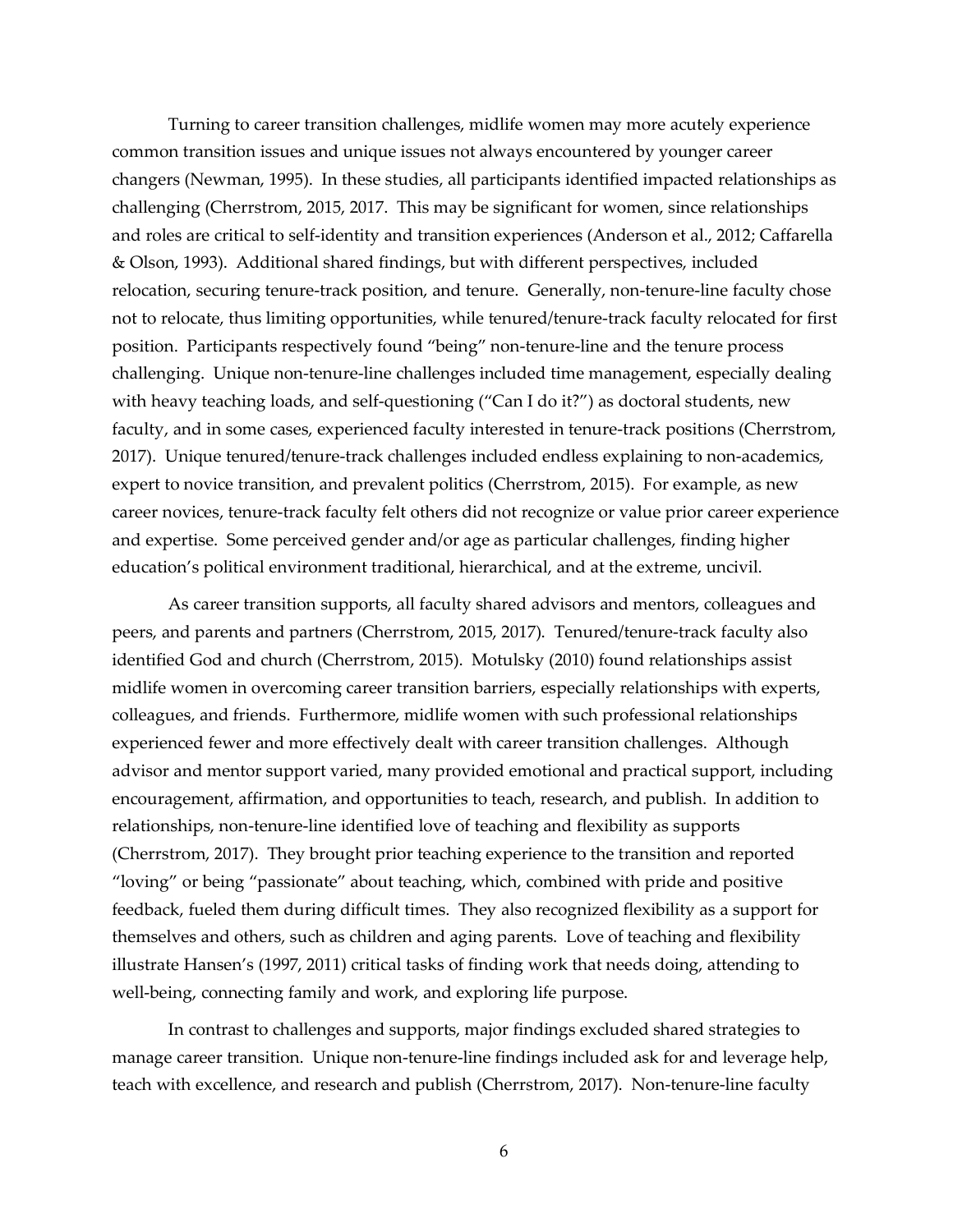leveraged mentor or advisor help and asked others, often colleagues and peers, for help. Williams (2010) recommended mentors recognize and validate career changers' prior experiences and cautioned even competent novices need support and encouragement. Love of and passion for teaching, a support, complimented the second strategy, teach with excellence for job performance and as much security as possible. Lastly, they strove to, and in many cases accomplished, research and publishing. Unique tenured/tenure-track findings included create community, apply prior career experience and skills, and practice productivity (Cherrstrom, 2015). Faculty took purposeful actions to create community to cope with career transition challenges and leverage supports. In addition to emotional support, created communities provided practical solutions, such as information sharing, brainstorming, and research activities. They also strove to apply prior career experience in their new context. Prior experience shaped research agendas, provided real-world practice to classroom theory, and influenced service assignments and activities. However, transferring prior career skills also presented challenges, and they would have benefited from help (Williams, 2010). Lastly, participants purposefully practiced productivity by increasing time and activities devoted to research and publishing. Collectively, these findings offer implications and prompt further research.

#### **Implications**

These studies offer implications for theory, practice, and policy. For theory, they contribute to the literature with focus on women, midlife, career transition, higher education, and the intersection of growing numbers of career changers to higher education, women faculty, as well as the shared and unique experiences of non-tenure-line and tenured/tenure-track faculty.

For individual practice, the studies have implications for midlife women transitioning to the professoriate, their career development goals and outcomes, doctoral program selection and studies, non-tenure-line and tenure-track position searches, institution selection, challenge awareness, process navigation, and strategy execution. For higher education practice and related policy, the studies have implications for graduate student advising, programing, and preparation as future faculty as well as searching for and hiring, developing, and promoting new faculty. Furthermore, the studies illuminate the common and unique experiences, perspectives, and needs of non-tenure-line and tenured/tenure-track faculty.

Future research opportunities include studying women midlife career changers over time, expanding the study to other disciplines and men, and interventions including, but not limited to, mentoring, including peer-mentoring, and coaching. Such research will support the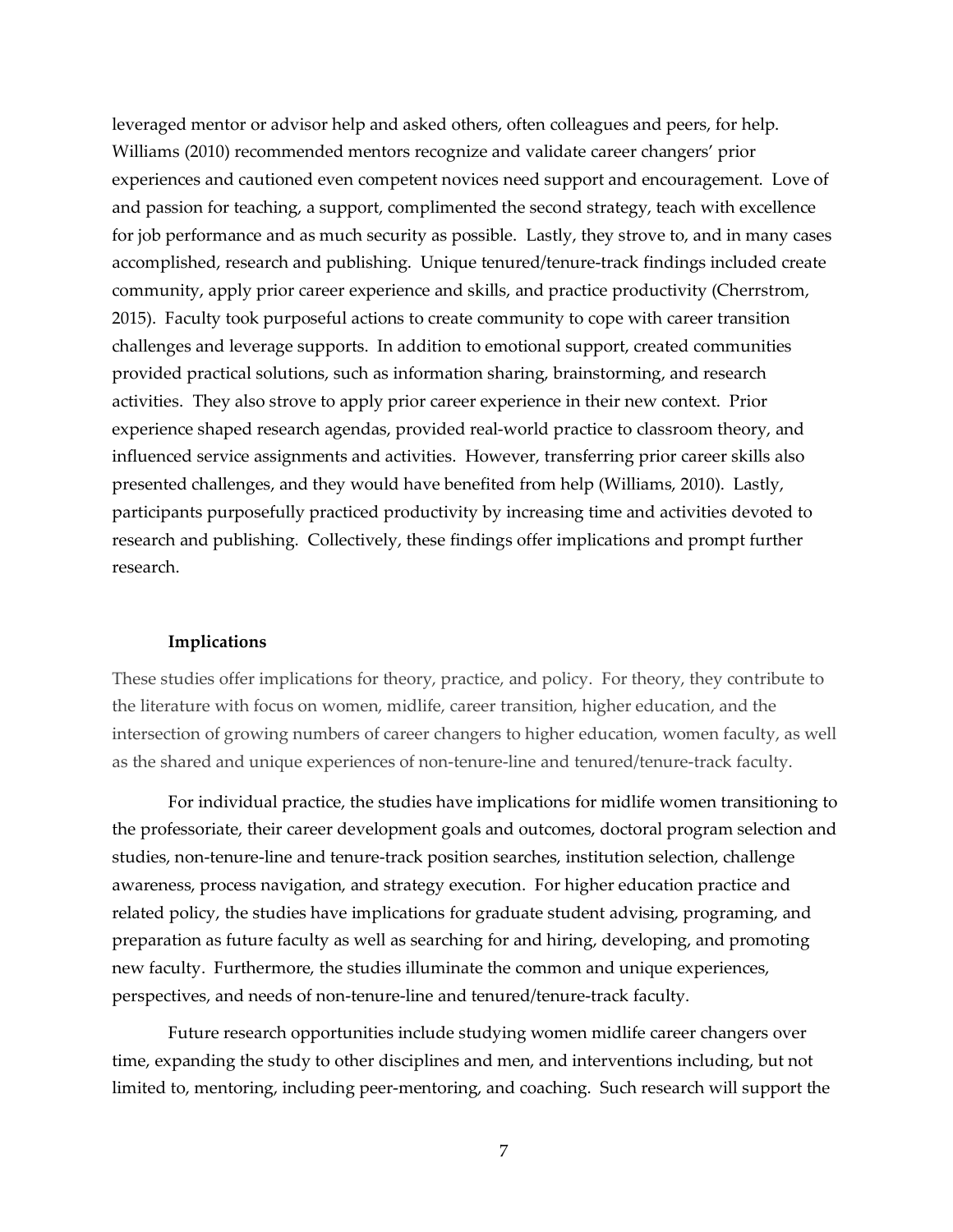success of midlife career changers to higher education who, at various faculty ranks, benefit students, colleagues, institutions, and society through varied combinations of teaching, research, and service.

#### **References**

- Alfred, M. V. (2001). Expanding theories of career development: Adding the voices of African American women in the White academy. *Adult Education Quarterly, 51*(2), 108.
- Anderson, M. L., Goodman, J., & Schlossberg, N. K. (2012). *Counseling adults in transition: Linking Schlossberg's theory with practice in a diverse world* (4th ed.). New York, NY: Springer.
- Aud, S., Rathbun, A., Flicker-Wilkinson, S., Kristapovich, P., Wang, X., Zhang, J., & Notter, L. (2013). *The condition of education 2013* (Compendium). Washington, DC: National Center for Education Statistics.
- Baruch, Y. (2004). Transforming careers: From linear to multidirectional career paths organizational and individual perspectives. *Career Development International, 9*(1), 58-73.
- Caffarella, R. S., & Olson, S. K. (1993). Psychosocial development of women: A critical review of the literature. *Adult Education Quarterly, 43*(3), 125-151.
- Cherrstrom, C. A. (2015). Career transition to the professoriate: Midlife women's process, challenges, supports, and strategies. Proceedings of the 56th Annual North American Adult Education Research Conference (AERC), Manhattan, KS.
- Cherrstrom, C. A. (2017). Career transition to non-tenure-line faculty: Midlife women's challenges, supports, and strategies. Proceedings of the 58th Annual North American Adult Education Research Conference (AERC), Norman, OK.
- Creswell, J. W. (2013). *Qualitative inquiry and research design: Choosing among five approaches*. Los Angeles, CA: Sage.
- Greenhaus, J. H., Callanan, G. A., & Godshalk, V. M. (2010). *Career management* (4th ed.). Thousand Oaks, CA: Sage.
- Hansen, L. S. (1997). *Integrative life planning: Critical tasks for career development and changing life patterns*. San Francisco, CA: Jossey-Bass.
- Hansen, L. S. (2011). Integrative life planning: A holistic approach. *Journal of Employment Counseling, 48*(4), 167-169.
- Mayotte, G. A. (2003). Stepping stones to success: Previously developed career competencies and their benefits to career switchers transitioning to teaching. *Teaching and Teacher Education, 19*(7), 681-695.
- Motulsky, S. L. (2010). Relational processes in career transition: Extending theory, research, and practice*. Counseling Psychologist, 38*(8), 1078-1114.